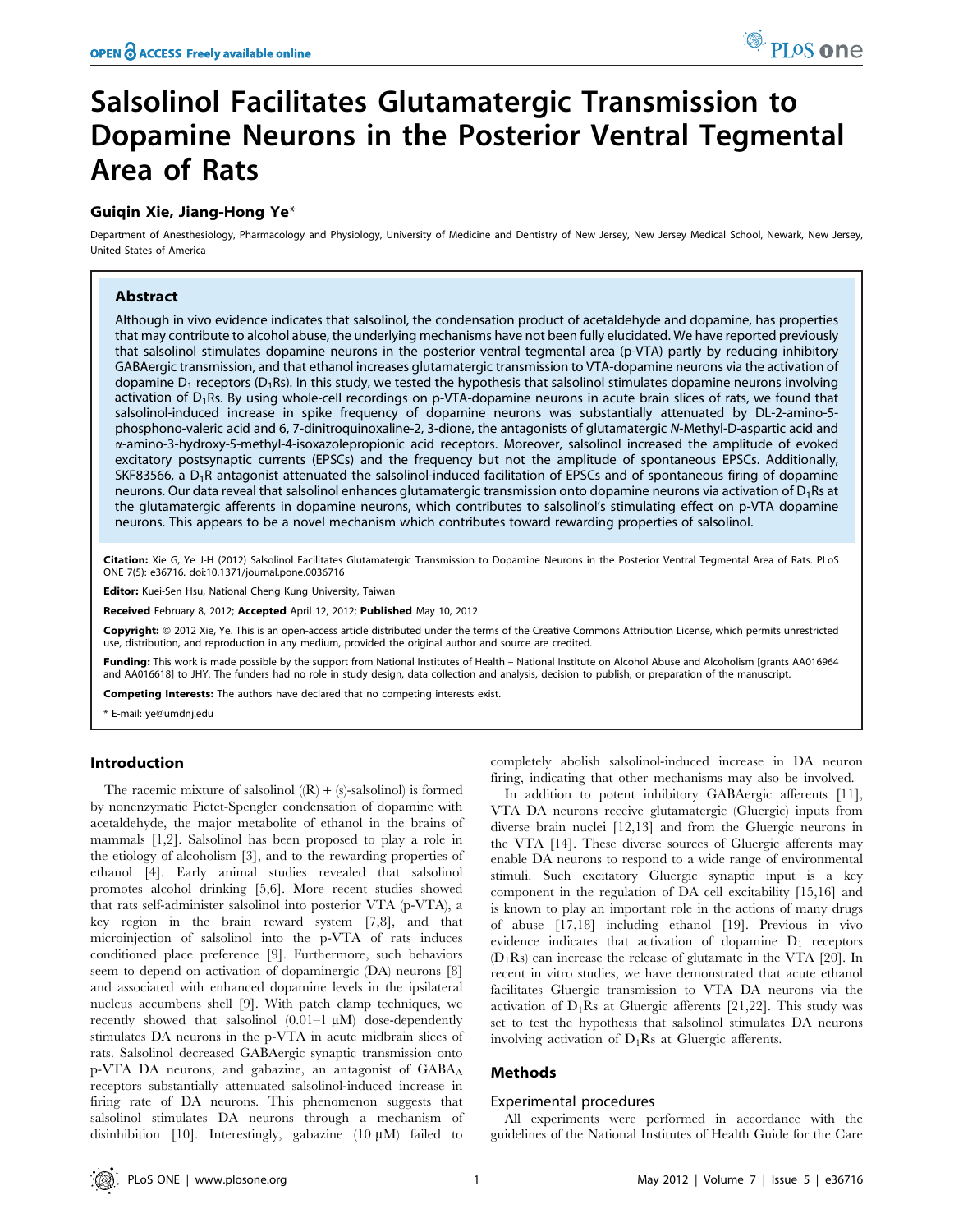and Use of Laboratory Animals and were approved by the Institutional Animal Care and Use Committee of the University of Medicine and Dentistry of New Jersey. All efforts were made to minimize animal suffering and to reduce the number of animal used. The experiments were performed on Sprague-Dawley rats aged 15–25 (20 $\pm$ 1) postnatal (P) days.

#### Slice preparation

The midbrain slices were prepared as described previously [23,24]. Animals were anesthetized and then killed by decapitation. The brain was removed and a midbrain block (containing the VTA) was isolated. It was glued to the cutting stage of a VF-200 slicer (Precisionary Instruments Inc., Greenville, NC, USA). While the brain was kept in ice-cold glycerol-based artificial cerebrospinal fluid (GACSF) – containing 252 mM glycerol, 1.6 mM KCl,  $1.2 \text{ mM } \text{NaH}_2\text{PO}_4$ ,  $1.2 \text{ mM } \text{MgCl}_2$ ,  $2.4 \text{ mM } \text{CaCl}_2$ ,  $18 \text{ mM}$ NaHCO<sub>3</sub>, and 11 mM glucose, and oxygenated with 95% O<sub>2</sub>/5%  $CO<sub>2</sub>$ . 200–250 µm thick slices were cut in the coronal plane. The slices (two per animal) were allowed to recover for at least 1 h in a holding chamber in regular artificial cerebrospinal fluid (ACSF), which has the same composition as GACSF, except that glycerol was replaced with 126 mM NaCl.

#### Electrophysiological recording in midbrain slices

Cells in midbrain slices were visualized with an upright microscope (E600FN, Nikon, Tokyo, Japan) and near-infrared illumination. Electrical signals were obtained in whole-cell patch clamp technique with MultiClamp 700 A amplifiers (Molecular Devices Co., Union City, CA, USA), a Digidata 1320 A A/D converter (Molecular Devices Co.) and pCLAMP 9.2 software (Molecular Devices Co.). Data were filtered at 2 kHz and sampled at 5 kHz. The patch electrodes had a resistance of  $4-6$  M $\Omega$  when filled with the pipette solution containing (in mM) 125 K gluconate, 2.8 NaCl, 2 MgCl<sub>2</sub>, 0.6 EGTA, 10 HEPES, 2 ATP-Na, and 0.3 GTP-Na for whole-cell current clamp recordings. For whole-cell voltage clamp recordings the patch electrodes were filled with a pipette solution containing (in mM): 135 K gluconate, 5 KCl, 2 MgCl2, 10 HEPES, 2 Mg ATP, 0.2 GTP, and 2 QX-314. The pH was adjusted to 7.2 with Tris base and osmolarity to 300 mOsmol/L with sucrose. A single slice was transferred into a 0.4 ml recording chamber, where it was held down by a platinum ring. Warm carbogenated ACSF flowed through the bath (1.5–  $2.0$  ml/min). All recordings were carried out at  $32^{\circ}$ C, maintained by an automatic temperature controller (Warner Instruments, Hamden, CT). For analyzing the changes in firing rate, we adapted the method used by Brodie's group [25]. Specifically, firing rate was calculated over 1-min intervals before administration of drugs and during the drug effect; peak drug-induced changes in firing rate were expressed as the percentage change from the control firing rate according to the formula [(FRD-FRC)/FRC] X 100, where FRD is the firing rate during the peak drug effect and FRC is the control firing rate. Thus, the change in firing rate is expressed as a percentage of the initial firing rate, which controls for small changes in firing rate, which may occur over time.

All EPSCs were recorded at a holding potential (Vh) of  $-70$  mV. Physiological identification of DA neurons was based on the presence of hyperpolarizing current  $(I_h)$ , which was greater than 60 pA during a step from  $-50$  to  $-100$  mV, and the rate of spontaneous action potential activity  $(1-5 Hz)$  with spike widths  $\geq$ 1.2 ms [21,26,27]. To evoke monosynaptic excitatory postsynaptic currents (eEPSCs), a bipolar stainless steel-stimulating electrode was placed  $50-200 \mu m$  away from the recorded VTA neuron. Electrical stimuli (100–200 µs in duration) were applied at the rate of 0.05–0.1 Hz. Near the start of the recording, an input/output curve was obtained, and the stimulation was then set to 20–30% of the maximum, an intensity that evoked stable responses with no failures. Paired eEPSCs were elicited with a pair of identical stimuli separated by an interval of 50 ms. Series resistance was checked before and after the experiments by series resistance compensation. To measure input resistance, we applied a 5 mV, 400 ms hyperpolarizing pulse and divided 5 mV by the final value of the evoked current. The data would be discarded if series resistance (15– 30 M $\Omega$ ) or input resistance (300–500 M $\Omega$ ) changed by more than 20% during the whole-cell recording.

#### Data analysis

Spontaneous discharges and excitatory postsynaptic currents (EPSCs) were counted and analyzed with Clampfit 9.2 (Molecular Devices Co). Spontaneous or miniature EPSCs (sEPSCs and mEPSCs) were screened automatically (8 pA amplitude threshold), checked visually, and accepted or rejected according to their rise  $\langle$  <1.5 ms) and decay  $\langle$  <3.5 ms) times. The height of evoked eEPSCs (eEPSCs) was measured with Clampfit 9.2 and was used to calculate the paired pulse ratio (PPR =  $EPSC<sub>2</sub>/EPSC<sub>1</sub>$ ), where  $EPSC_1$  and  $EPSC_2$  were evoked by the first and second stimuli at an interval of 50 ms. The eEPSC amplitude, PPR, and the frequency of sEPSCs and mEPSCs during and after drug applications were normalized to their mean value during the initial control period  $(>3$  min). These data were used to depict summarized time courses (10–30 s per/bin). The baseline mean values were obtained during the initial control period and the mean values were obtained during drug application over a 2– 3 min period at the peak of a drug response. Drug effects were expressed as % change (mean  $\pm$  SEM) from a pre-drug control baseline. Paired or unpaired two-tailed t-test evaluated the statistical significance of various drug effects (% change from control baseline). Cumulative probability plots of the incidence of various inter-event intervals and amplitudes (for 50–1000 sEPSCs and mEPSCs), were recorded in control conditions and during drug applications to the same neuron, were analyzed with the Kolmogorov-Smirnov (K–S) test. In the figures, single eEPSCs or paired eEPSCs are averages of  $>10$  successive traces. Values of  $p<0.05$  were considered significant.

#### Chemicals and Applications

1-Methyl-6,7-dihydroxy-1,2,3,4-tetrahydroisoquinoline hydrobromide (Salsolinol), bicuculline, DL-2-amino-5-phosphono-valeric acid (DL-APV), 6, 7-dinitroquinoxaline-2, 3-dione (DNQX), QX-314, tetrodotoxin (TTX) were obtained from Sigma-Aldrich Chemical Company (St Louis, MO, USA).  $(\pm)$ -SKF 83566 was from TOCRIS Bioscience (Ellisville, MO, USA). The  $1000 \times$  stock solutions were aliquoted and then stored at  $-20$ ,  $4^{\circ}C$ , or room temperature according to the catalog recommendations. APV (50  $\mu$ M) and DNQX (20  $\mu$ M) were dissolved in  $\sim$ 0.1 N NaOH and other agents in deionized water. Drugs at final concentration were added to the superfusate.

#### Results

# Salsolinol-induced increase in the firing rate of p-VTA DA neurons is substantially attenuated by antagonists of Gluergic NMDA and AMPA receptors

Whole-cell recording was performed in p-VTA-DA neurons in coronal midbrain slices of rats. We chose p-VTA because a previous in vivo study found that salsolinol has an effect on the posterior but not anterior VTA [8]. DA neurons were identified by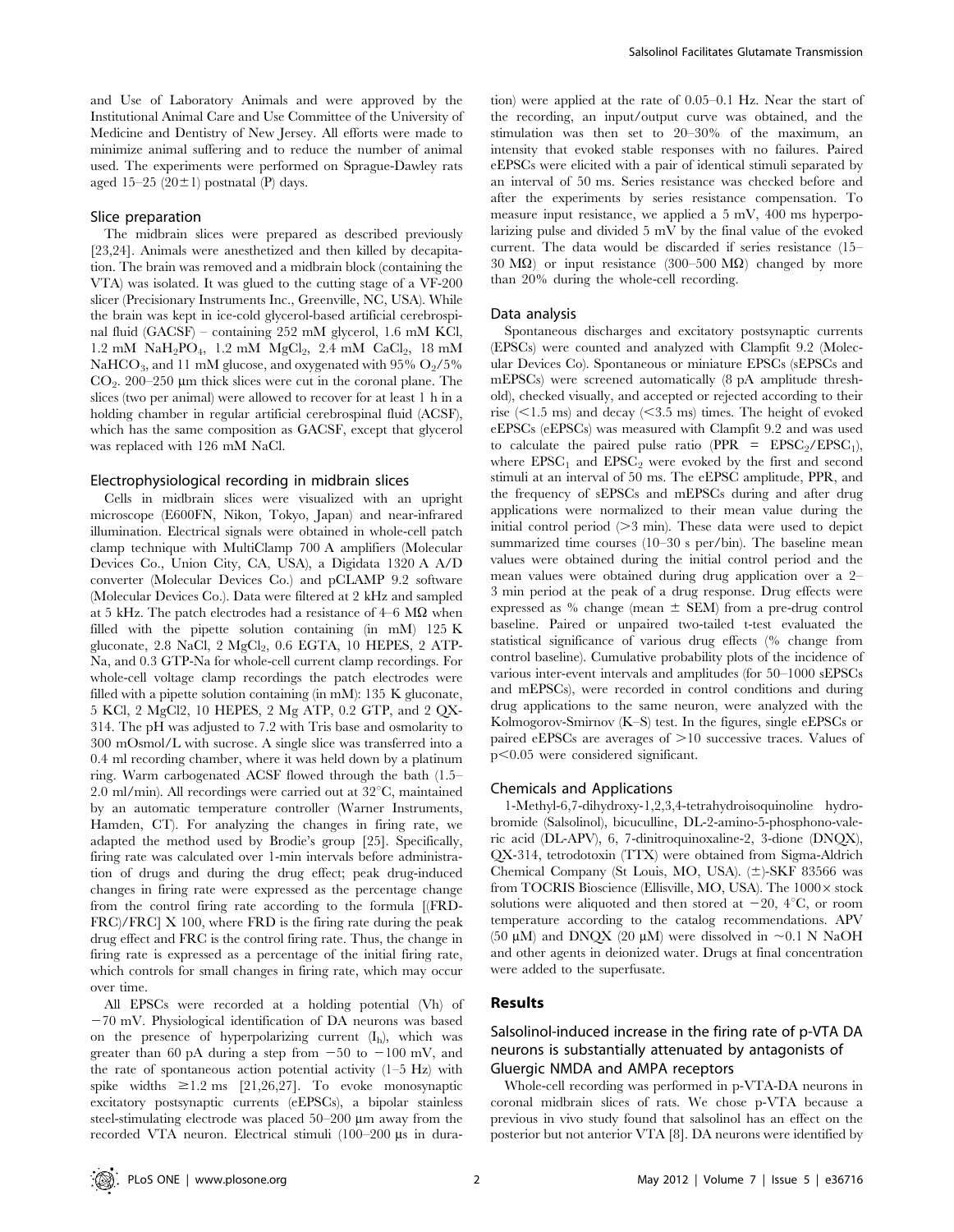their physiological and pharmacological properties as described by our many published documents [21,23,28]. Most DA neurons fired spontaneously in a regular pacemaker mode. As the basal firing rate varied, each neuron served as its own control. We recorded spontaneous firing for 5–10 min in the absence of salsolinol and then switched the perfusion to a solution containing salsolinol for 5–10 min before returning to control solution. Recently, we have shown that salsolinol  $(0.01-1 \mu M)$  dosedependently increases the firing of DA neurons with a peak effect at 0.1  $\mu$ M [10]. In keeping with this, salsolinol (0.1  $\mu$ M) robustly increased the ongoing discharges recorded from current clamped DA neurons (by  $100.3 \pm 15.6\%$ , from  $0.88 \pm 0.17$  to  $1.87\pm0.50$  Hz, n = 7, P<0.001, by paired t test; Fig. 1A). This effect was reversible upon washout of salsolinol. An identical effect of salsolinol was observed using the loose-patch cell-attached configuration (data not shown).

Excitatory synaptic input mediated by glutamate is a key component in the regulation of DA cell excitability [15]. To assess whether salsolinol-induced excitation of DA neurons involves activation of Gluergic ionotropic receptors, we compared salsolinol's effects in the absence and presence of the mixture of APV (50  $\mu$ M) and DNOX (20  $\mu$ M), the antagonists of NMDA and AMPA receptors. APV+DNQX slightly but significantly reduced the firing rate of DA neurons to  $80.0\pm6.4\%$  of control (from  $1.9\pm0.4$  to  $1.6\pm0.5$  Hz, n = 11, P = 0.011; Fig. 1C). This indicates a significant Gluergic influence which tonically facilitates DA cells' activity. After the response to APV+DNQX stabilized, the addition of salsolinol (0.1  $\mu$ M) increased the firing by 33.5 $\pm$ 7.4  $\%$  (n = 6) (Fig. 1B). This increase was significant (P<0.05, vs. in the absence of salsolinol), but was substantially smaller than  $100.3 \pm 15.6\%$  that induced by salsolinol (0.1  $\mu$ M) alone (Fig. 1D,  $P<0.05$ , student's unpaired t test). These data indicate that salsolinol-induced stimulation of DA neurons is mediated, at least partly, by Gluergic activity.

## Salsolinol increases the frequency but not the amplitude of spontaneous EPSCs (sEPSCs) in putative DA Neurons

We then examined if salsolinol would affect Gluergic transmission onto DA neurons. We recorded sEPSCs in the presence of 10  $\mu$ M bicuculline at a holding potential (Vh) of  $-70$  mV. Their suppression by 20  $\mu$ M DNQX (not shown) indicated that they were indeed Gluergic events mediated by AMPA receptors. Salsolinol (0.1  $\mu$ M) increased their frequency by 50.9 $\pm$ 12.4% (from  $3.7\pm1.3$  to  $5.6\pm1.8$  per 10 s, n = 7, P = 0.006, by paired ttest, Fig. 2A). This is further shown in Fig. 2B by the sharp increase in the probability of shorter intervals between successive sEPSCs (Kolmogorov-Smirnov, K–S test, P<0.01). After washout of salsolinol, sEPSC frequency returned to control levels (Fig. 2A). Conversely, salsolinol  $(0.1 \mu M)$  did not alter sEPSC amplitudes (control,  $23.6 \pm 2.3$  pA; salsolinol,  $24.8 \pm 0.7$  pA, n = 7, p = 0.53, paired t-test). The cumulative probability plot of amplitudes between successive sEPSCs also confirms this finding (K–S test, P.0.5, Fig. 2C). It is generally believed that a significant effect on sEPSC frequency without a concomitant effect on their amplitude is good evidence for an interference with the release mechanisms.

# Tetrodotoxin (TTX) abolishes Salsolinol's increases of spontaneous EPSCs in DA Neurons

To further characterize the effects of salsolinol on the spontaneous EPSCs, we recorded miniature EPSCs (mEPSCs) in the presence of bicuculline (10  $\mu$ M) and TTX (0.5  $\mu$ M), which blocks action potential-generated events. TTX  $(0.5 \mu M)$  lowered the frequency of spontaneous EPSCs to  $33.4 \pm 6.0$ % of control



Figure 1. Salsolinol-induced stimulation of dopaminergic (DA) neurons is attenuated by APV and DNQX. A1, Traces illustrate spike discharge at the times indicated in A2. A2, Time course of the increase in the ongoing pacemaking firing rate, recorded from a current-clamped DA neuron in the posterior ventral tegmental area (p-VTA) of a rat, by 0.1  $\mu$ M salsolinol. B1, Traces obtained at the times indicated in B2. B2, Time course of the effect of salsolinol on the firing rate of a DA neuron in the presence of APV (50  $\mu$ M) and DNQX (20  $\mu$ M), the antagonists of NMDA and AMPA receptors. C, Summary plot of decease in firing rate by APV + DNQX. D, Summary plot (means  $\pm$ S.E.M.) of increase in firing rate of p-VTA DA neurons induced by salsolinol (0.1  $\mu$ M) in ACSF is larger than that in the APV+DNQX. Numbers in bars indicate numbers of neurons tested. \*P<0.05, \*\*P<0.01, paired t-test for salsolinol vs. pre-salsolinol control. Unpaired t-test for salsolinol vs. APV+DNQX+salsolinol. doi:10.1371/journal.pone.0036716.g001

(from  $2.7 \pm 0.7$  to  $0.8 \pm 0.4$  per 10 s, n = 3, P = 0.008, paired t-test) without altering their amplitude  $(97.0 \pm 1.3\%$  of control, from  $15.3 \pm 3.1$  to  $14.9 \pm 3.1$  pA,  $n = 3$ ,  $p = 0.14$ , paired t-test). In the presence of TTX (0.5  $\mu$ M), salsolinol (0.1  $\mu$ M) did not significantly altered either the mEPSC frequency (by  $16.7 \pm 15.5$ %, from  $0.8 \pm 0.1$  to  $1.0 \pm 0.2$  per 10 s, n = 6, P = 0.33, paired t-test), or their amplitude (by  $1.2 \pm 4.0\%$ , control,  $20.7 \pm 1.3$  pA; salsolinol,  $20.9 \pm 1.5$  pA, n = 6, P = 0.9, paired t-test; Fig.3A–C). Thus, salsolinol's enhancement of Gluergic transmission is dependent on TTX-sensitive Na<sup>+</sup> channels.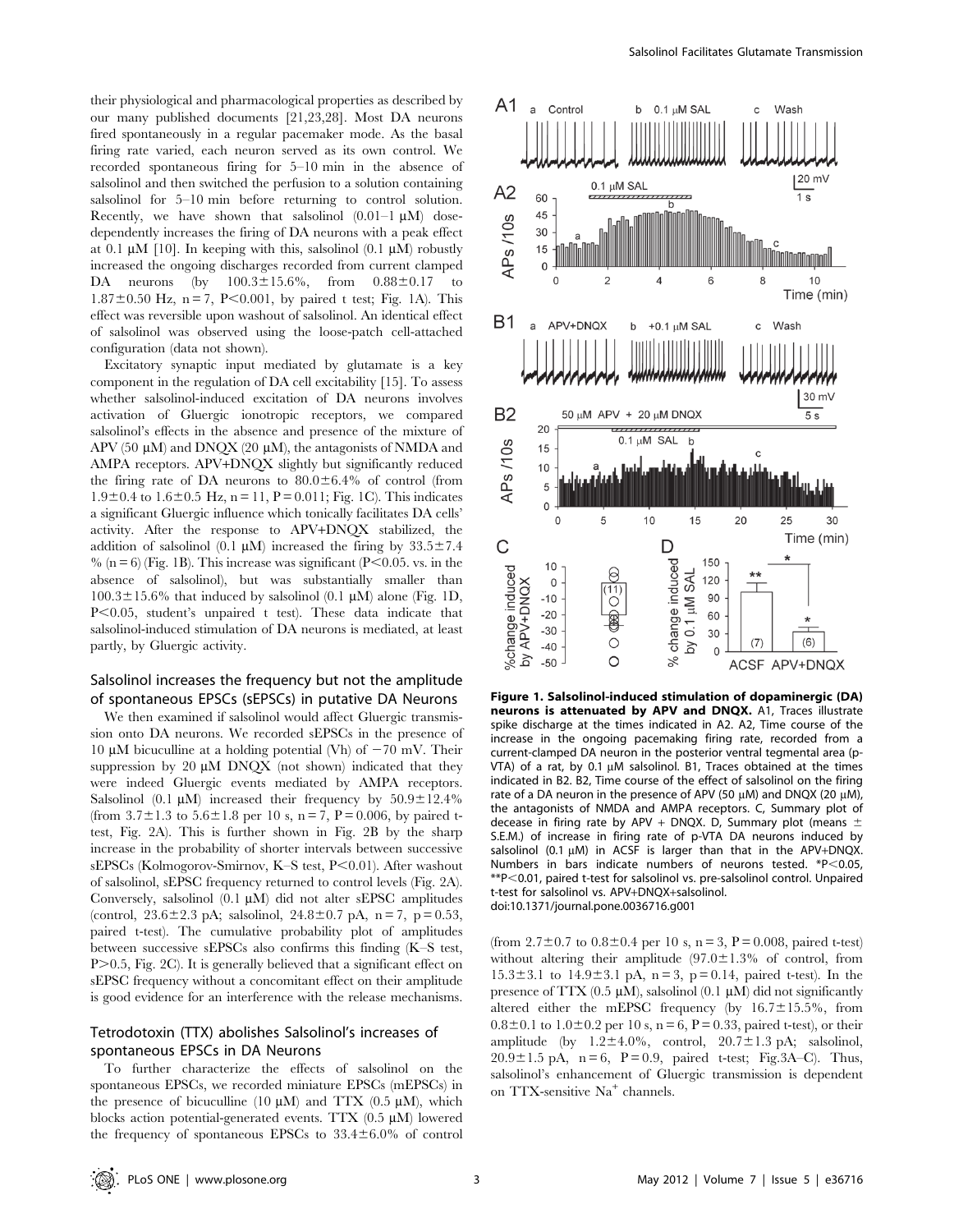

Figure 2. Salsolinol increases frequency of spontaneous EPSCs (sEPSCs) recorded from p-VTA DA neurons. EPSCs were recorded in the presence of bicuculline (10  $\mu$ M) at a holding potential of  $-70$  mV. A1, Traces obtained at the times indicated in A2. A2, Time course of 0.1 µM salsolinol-induced enhancement of sEPSC frequency in one experiment. B, C, Cumulative probability plots of data from the same cell show effects of salsolinol (0.1  $\mu$ M) on sEPSC frequency (B) and amplitudes (C). Insets: mean data ( $\pm$  S.E.M., from seven neurons). \*P<0.05, \*\*P<0.01, paired t-test for salsolinol vs. pre-salsolinol control. doi:10.1371/journal.pone.0036716.g002

## Salsolinol enhances evoked EPSCs (eEPSCs) in DA neurons

The above data indicate that salsolinol increases Gluergic transmission via a presynaptic mechanism. To confirm this, we tested the effect of salsolinol on EPSCs evoked by pairs of stimuli (at 50 ms interval) applied by a local stimulating electrode in the presence of 10  $\mu$ M bicuculline and at a Vh of  $-70$  mV. These EPSCs were completely blocked by 20  $\mu$ M DNQX (not shown), indicating that they were mediated by AMPA receptors. Salsolinol (0.1  $\mu$ M) enhanced the amplitude of the first eEPSC (EPSC<sub>1</sub>, by  $34.8 \pm 2.5\%$ , n = 11; P<0.01, by paired t-test, Fig. 4A–C), but not the second  $eEPSC$  ( $EPSC<sub>2</sub>$ ) and thus decreased the paired-pulse ratio (PPR =  $EPSC_2/EPSC_1$ , by  $23.2 \pm 3.4\%$  from  $1.08 \pm 0.05$  to  $0.87 \pm 0.03$ ; n = 11, P<0.05, paired t-test, Fig. 4A and C). It's well documented that changes in transmitter release generally affect the PPR [29,30].

# Salsolinol-induced increase in EPSCs is abolished by a D1Rs antagonist, SKF 83566

In the VTA,  $D_1Rs$  are expressed on Gluergic axons [31] but not on the soma of DA neurons [31,32]. The activation of  $D_1Rs$ increases glutamate levels in the VTA [20] as well as Gluergic transmission in the globus pallidus [33]. As was recently shown by our lab that ethanol-induced enhancement of Gluergic transmission onto VTA DA neurons involves  $D_1Rs$  localized on the Gluergic

# mEPSCs



Figure 3. Tetrodotoxin (TTX) abolishes Salsolinol's increase of sEPSCs. The miniature EPSCs (mEPSCs) were recorded in p-VTA DA neurons at a holding potential of  $-70$  mV, in the presence of bicuculline (10  $\mu$ M) and TTX (0.5  $\mu$ M). A1, Traces obtained at the times indicated in A2. (A2) Time course of salsolinol-induced changes of mEPSC frequency in one experiment. B, C, Cumulative probability plots of inter-event intervals between mEPSCs (B) and their amplitudes (C). Insets: mean data ( $\pm$  S.E.M., from six neurons) confirm the absence of significant effect of salsolinol (0.1  $\mu$ M) on the frequency and the amplitude of mEPSCs.  $*P<0.05$ , paired t-test for salsolinol vs. presalsolinol control.

doi:10.1371/journal.pone.0036716.g003

terminals [21,22], we wonder if salsolinol-induced enhancement of Gluergic transmission onto VTA DA neurons also involves  $D_1Rs$ . We compared the effects of salsolinol on eEPSCs in the absence and presence of SKF83566 (10  $\mu$ M). As depicted in Fig. 5A–C, in the presence of SKF83566, salsolinol  $(0.1 \mu M)$  failed to change either eEPSC<sub>1</sub> amplitude (by  $-6.7\pm11.3\%$ , n = 9, P = 0.6, paired t-test), or the PPR (by  $18.4\pm2.8\%$  of control, from  $1.07\pm0.04$  to 1.25 $\pm$ 0.08; n = 9, P = 0.2, paired t-test). These results indicated that  $D_1Rs$  are essential for salsolinol's enhancement of Gluergic transmission.

# Salsolinol-induced excitation of VTA DA neurons is attenuated by SKF 83566

To further assess the contribution of  $D_1Rs$  to salsolinol's stimulation of DA neurons, we compared the effect of salsolinol on the ongoing discharges of p-VTA DA neurons in the absence and presence of SKF83566. In the presence of  $10 \mu M$  SKF83566, salsolinol  $(0.1 \mu M)$  significantly increased the firing rate, but only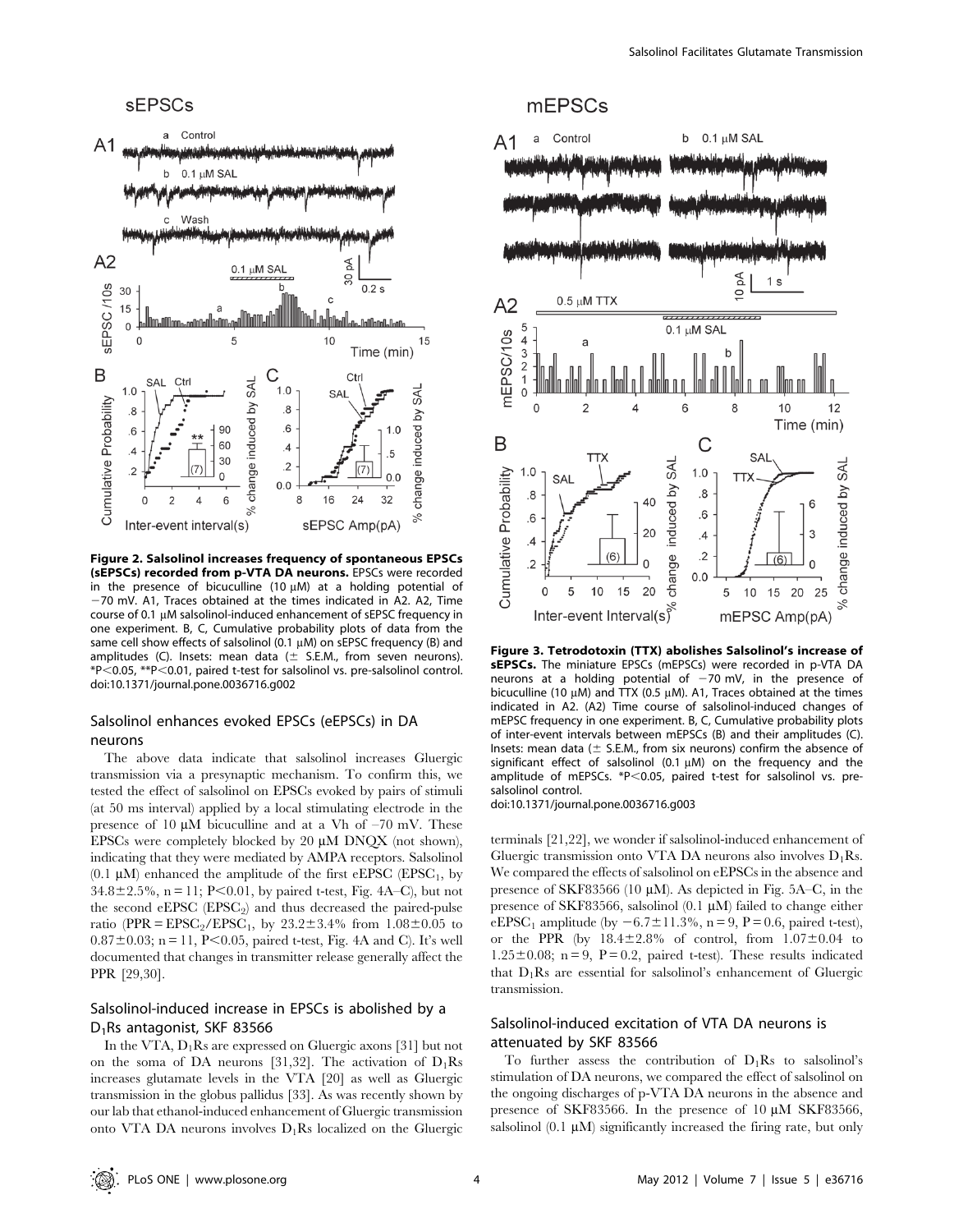

Figure 4. Salsolinol increases amplitude and decreases pairedpulse ratio (PPR) of evoked EPSCs (eEPSCs) recorded from p-**VTA DA neurons.** eEPSCs were recorded in the presence of bicuculline (10  $\mu$ M) at a holding potential of  $-70$  mV. A, Salsolinol (0.1  $\mu$ M) sharply increased the peak amplitude of eEPSC<sub>1</sub> and had minimal effect on that of  $eEPSC<sub>2</sub>$  evoked by paired stimulation (at 50ms interval) within the VTA, and hence reduced the PPR (EPSC<sub>2</sub>/EPSC<sub>1</sub>). B, Time course of salsolinol-induced enhancement of  $eEPSC<sub>1</sub>$  amplitude in one experiment. C, Summary of salsolinol-induced changes (%) in eEPSC<sub>1</sub> amplitude and PPR (Mean  $\pm$  SEM, from eleven neurons). \*P,0.05, \*\*P,0.01, paired t-test for salsolinol vs. pre-salsolinol control. doi:10.1371/journal.pone.0036716.g004

by  $34.9 \pm 14.8\%$  (from  $1.3 \pm 0.4$  to  $1.6 \pm 0.5$  Hz, n = 13, P = 0.036, Fig. 6A–B), which is  $>50\%$  smaller (Fig. 6C, P $< 0.05$ , by unpaired t test) than 100.3%, the increase induced by 0.1  $\mu$ M salsolinol alone.

#### Discussion

We show here the first electrophysiological evidence of salsolinol facilitation of Gluergic transmission onto p-VTA DA neurons in acute midbrain slices. Salsolinol  $(0.1 \mu M)$  robustly increased the spontaneous firing rate of DA neurons, which was substantially attenuated by APV and DNQX. Furthermore, salsolinol significantly increased the frequency of sEPSCs and the amplitude of the first eEPSCs, but reduced the paired-pulse ratio of eEPSCs. The effects of salsolinol on EPSCs were eliminated by the  $D_1R$ antagonist SKF83566. Finally, SKF83566 attenuated salsolinolinduced increase in firing rate of p-VTA DA neurons. Taken together, these data indicate that salsolinol, via the activation of



Figure 5. The  $D_1R$  antagonist SKF 83566 eliminates salsolinol's augmentation of eEPSCs. A, Current traces show that salsolinol did not change the amplitude of eEPSC<sub>1</sub> and PPR in the presence of 10  $\mu$ M SKF 83566. B, Time course of salsolinol-induced changes of  $eEPSC<sub>1</sub>$ amplitude in nine experiments. C, Summary of salsolinol-induced changes (%) in eEPSC<sub>1</sub> amplitude and PPR in the presence of SKF 83566 (data from nine cells). \*P $<$ 0.05, \*\*P $<$ 0.01, paired t-test for salsolinol application vs. pre-salsolinol control. doi:10.1371/journal.pone.0036716.g005

presynaptic D1Rs and consequently facilitation of Gluergic transmission contributes substantially to salsolinol-induced excitation of p-VTA DA neurons. Hence, salsolinol's effect on DA neurons involves activation of Gluergic transmission, in addition to the suppression of GABAergic transmission [10].

# Gluergic transmission is involved in Salsolinol-induced excitation of VTA DA neurons

Recently we have shown that salsolinol  $(0.01-1 \mu M)$  stimulated p-VTA DA neurons in brain slices of rats [10]. In this study, we showed that salsolinol's stimulation was substantially attenuated by APV and DNQX. This finding clearly points to the involvement of Gluergic transmission in salsolinol's action.

It is well accepted that VTA DA neurons are important for the response to reinforcement and reward signals. Accumulating evidence suggests that the input and output elements of DA neurons are essential components in the reward pathways. Gluergic transmission plays an important role in the effects of ethanol [34,35]. In several brain regions, ethanol inhibits NMDA and non-NMDA glutamate receptors, as well as glutamate release [36]. However, there are also reports that ethanol increases glutamate release under some circumstances. Systemic administration of ethanol increases glutamate release in the nucleus accumbens of low-alcohol sensitive rats [37] and addiction-prone Lewis rats [38]. Studies on the central nucleus of the amygdale reveal that acute ethanol increases glutamate release only in rats receiving chronic ethanol treatment [39,40]. We have previously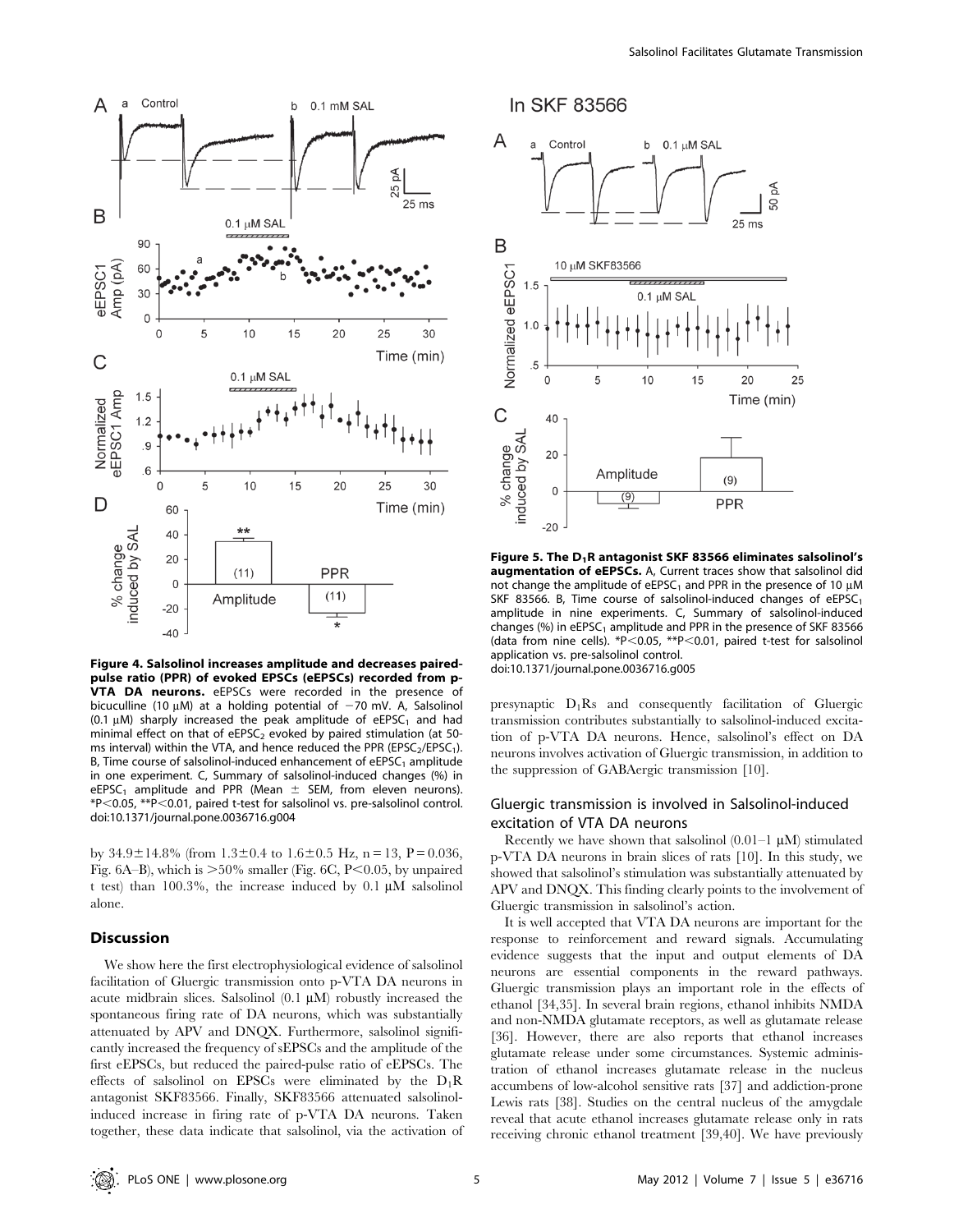

Figure 6. SKF83566 attenuates salsolinol-induced excitation of p-VTA DA neurons. A, Ongoing firing in the presence of SKF83566 (10  $\mu$ M), recorded from a current-clamped p-VTA DA neuron, was increased by salsolinol (0.1  $\mu$ M). B, Pooled data show that in the presence of SKF83566, salsolinol induced an increase in firing rate of p-VTA DA neurons from thirteen cells. C, Summary (means  $\pm$  S.E.M.) of the effects of salsolinol (0.1  $\mu$ M) on DA neuron firing rate in the absence (ACSF) and presence of SKF 83566 (SKF 63566). Numbers of cells are indicated in the brackets.  $*P<0.05$  by un-paired t-test, salsolinol vs. SKF 83566+salsolinol.

doi:10.1371/journal.pone.0036716.g006

demonstrated that ethanol enhanced Gluergic transmission to VTA DA neurons [21,22]. In this study, we found salsolinol enhanced Gluergic transmission onto DA neurons. The application of APV+DNQX substantially attenuated salsolinol-induced increase in the firing rate of DA neurons, indicating that Gluergic activity contributes considerably to salsolinol-induced excitation of DA neurons. Moreover, TTX abolished the increase in the frequency of spontaneous EPSC induced by salsolinol, indicating that salsolinol's effect was dependent on TTX-sensitive Na<sup>+</sup> channels. Salsolinol did not alter the amplitude of both sEPSCs and mEPSCs, indicating that salsolinol acted on the presynaptic site. The presynaptic loci were further supported by salsolinol's effects on evoked EPSCs: it enhanced the amplitude of the first EPSCs in response to the first stimuli of the paired stimuli but decreased their paired-pulse ratio.

# Role of  $D_1$ Rs in salsolinol-induced excitation of VTA DA neurons

DA receptors consist of  $D_1$ -like ( $D_1$  and  $D_5$  receptors) and  $D_2$ like  $(D_2, D_3$  and  $D_4$  receptors) families. Both  $D_1R$  and the  $D_2R$ family  $(D_2R$  in particular) [41] have been implicated in the mechanisms of drug dependence and abuse. Disruption of  $D_1R$ gene expression [42] or administration of  $D_1R$  antagonist [43] attenuates or prevents alcohol-seeking behavior.  $D_1Rs$  are expressed on Gluergic axons [31] but not on the soma of VTA DA neurons [31,32]. The activation of  $D_1Rs$  increases glutamate levels in the VTA [20] as well as Gluergic transmission in the globus pallidus [33]. Previous works in our lab showed that ethanol may enhance glutamate release by potentiation of  $D_1R$ function [21,22]. In this study, we found that SKF83566 abolished salsolinol's enhancement of the eEPSCs, indicating that this enhancement is mediated by  $D_1Rs$ . Salsolinol may increase the somatodendritic release of dopamine, which may retrogradely activate the  $D_1R_s$  on the glutamate-releasing terminals, which in turn increases glutamate release and the excitability of DA neurons. Somatodendritic release of dopamine in the midbrain dopamine neurons is  $Na<sup>+</sup> channel-dependent (see [44] for review).$ In keeping with this, we found that the increase in the frequency of spontaneous EPSCs was abolished by TTX. Interestingly, salsolinol is more potent than ethanol in enhancing Gluergic transmission as well as in excitation of DA neurons. The effective concentration of salsolinol in enhancing Gluergic transmission is much smaller than that of ethanol (peak effect: salsolinol:  $0.1 \mu M$ vs ethanol: 40 mM [21,22]. This is consistent with both in vivo and in vitro findings that DA system is highly sensitive to salsolinol [8,9,10]. We previously showed that ethanol-induced increase in the release of glutamate (EPSCs) in the VTA was eliminated when dopamine was depleted by the pretreatment of reserpine. Since salsolinol is the condensation product of dopamine and acetaldehyde, the metabolic product of ethanol, depletion of dopamine may prevent the formation of salsolinol. On the basis of the results of this study, we propose that the observation that ethanol failed to increase Gluergic transmission when dopamine was depleted may well be explained by the lack of salsolinol formation.

VTA DA neurons receive numerous inputs which in turn can modulate their eventual outputs. Integration of synaptic inputs and intrinsic properties sets the frequency and pattern of firing [45,46,47]. In this study, APV and DNQX, as well as SKF 83566, significantly attenuated but not totally abolished salsolinolinduced increase in the firing rate of VTA DA neurons. This is in line with our recent finding that salsolinol stimulates DA neurons partly through activation of  $\mu$  opioid receptors, which leads to the inhibition of GABAergic transmission onto VTA DA neurons. It is worth noting that even in the presence of a mixture containing APV+DNQX+gabazine, salsolinol could still significantly increase the firing rate of p-VTA DA neurons (by  $27.3 \pm 5.6\%$ , n = 10,  $P = 0.03$  (G Xie and JH Ye, unpublished observation). Furthermore, since the sum of the reductions induced by gabazine and by APV+DNQX in salsolinol-induced increase in firing rate of DA neurons is larger than one, the effects of salsolinol on GABAergic and Gluergic pathways may not be paralleled. This observation indicates the complex nature of salsolinol's effects. Other mechanisms underlying salsolinol-induced excitation of VTA DA neurons remain to be fully unveiled. On the bases of the findings of this study and our recent report [10], we propose that both Gluergic and GABAergic transmissions play essential roles in salsolinol-induced stimulation of VTA DA neurons. Our present work offers new insights into salsolinol's central mechanism under its rewarding properties.

#### Author Contributions

Conceived and designed the experiments: JHY GX. Performed the experiments: GX. Analyzed the data: GX. Wrote the paper: JHY GX.